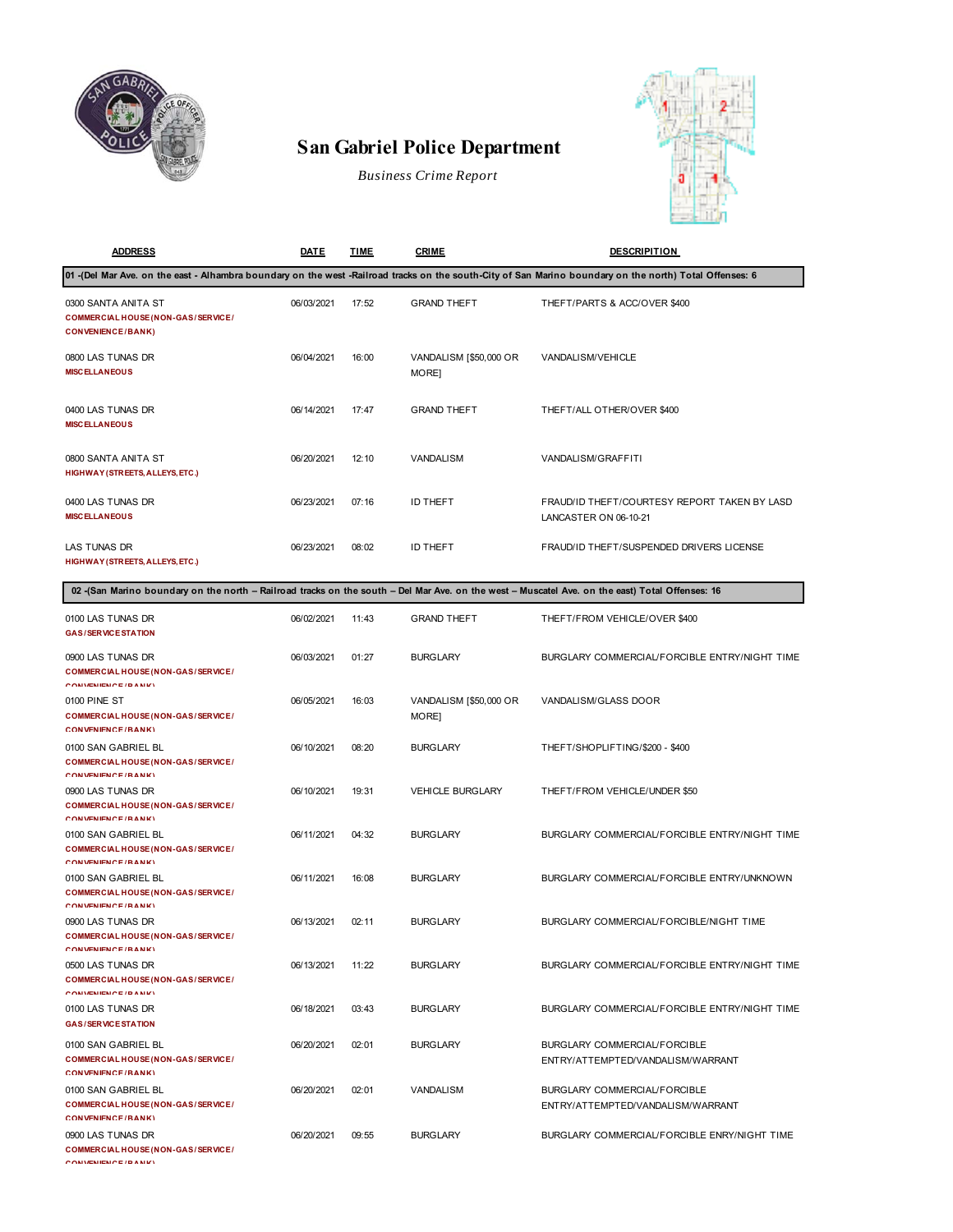| 0300 AGOSTINO RD<br><b>MISCELLANEOUS</b>                                                                                                      | 06/28/2021 | 07:31 | <b>VEHICLE BURGLARY</b> | THEFT/PARTS AND ACCESSORIES/OVER \$400                                           |
|-----------------------------------------------------------------------------------------------------------------------------------------------|------------|-------|-------------------------|----------------------------------------------------------------------------------|
| 0300 AGOSTINO RD<br><b>MISCELLANEOUS</b>                                                                                                      | 06/28/2021 | 07:31 | <b>GRAND THEFT</b>      | THEFT/PARTS AND ACCESSORIES/OVER \$400                                           |
| 0200 SAN GABRIEL BL<br><b>COMMERCIAL HOUSE (NON-GAS / SERVICE /</b><br>COMMEMIEMOE / DAMIO                                                    | 06/28/2021 | 12:10 | <b>VANDALISM</b>        | VANDALISM/CHURCH                                                                 |
| 03 -(Railroad tracks on the north - Interstate 10 on the south - Del Mar Ave. on the east - Alhambra boundary on the west) Total Offenses: 15 |            |       |                         |                                                                                  |
| 0100 VALLEY BL<br><b>COMMERCIAL HOUSE (NON-GAS / SERVICE /</b><br>CONVENIENCE / DANIEY                                                        | 06/02/2021 | 09:09 | <b>BURGLARY</b>         | BURGLARY COMMERCIAL/FORCIBLE ENTRY/NIGHT TIME                                    |
| 1700 DEL MAR AV<br><b>MISCELLANEOUS</b>                                                                                                       | 06/03/2021 | 18:53 | <b>STOLEN VEHICLE</b>   | STOLEN VEHICLE/RECOVERED BY LASO TEMPLE ON 06-07-                                |
| 0200 VALLEY BL<br><b>MISCELLANEOUS</b>                                                                                                        | 06/03/2021 | 19:21 | <b>BURGLARY</b>         | THEFT/PARTS AND ACCESSORIES/UNDER \$50                                           |
| 0100 VALLEY BL<br><b>MISCELLANEOUS</b>                                                                                                        | 06/03/2021 | 19:33 | <b>BURGLARY</b>         | THEFT/FROM MOTOR VEHICLE/OVER \$400                                              |
| 0300 VALLEY BL<br><b>COMMERCIAL HOUSE (NON-GAS / SERVICE /</b><br>CONVENIENCE (DANIA)                                                         | 06/07/2021 | 09:21 | <b>BURGLARY</b>         | BURGLARY COMMERCIAL/FORCIBLE ENTRY/UNKNOWN                                       |
| 0100 VALLEY BL<br><b>MISCELLANEOUS</b>                                                                                                        | 06/08/2021 | 16:22 | <b>VEHICLE BURGLARY</b> | THEFT/FROM VEHICLE/\$50-\$199                                                    |
| 1700 S DEL MAR AVE<br><b>MISCELLANEOUS</b>                                                                                                    | 06/08/2021 | 11:20 | <b>GRAND THEFT</b>      | THEFT/PARTS AND ACCESSORIES/OVER \$400                                           |
| 1500 MANLEY DR<br><b>COMMERCIAL HOUSE (NON-GAS / SERVICE /</b><br><b>COMMEMIEMOE / DAMIN</b>                                                  | 06/11/2021 | 13:01 | <b>BURGLARY</b>         | THEFT/ALL OTHER/OVER \$400                                                       |
| 0200 VALLEY BL<br><b>MISCELLANEOUS</b>                                                                                                        | 06/12/2021 | 15:07 | <b>VEHICLE BURGLARY</b> | THEFT/FROM VEHICLE/OVER \$400                                                    |
| 0200 VALLEY BL<br><b>MISCELLANEOUS</b>                                                                                                        | 06/13/2021 | 18:25 | <b>BURGLARY</b>         | THEFT/FROM VEHICLE/OVER \$400                                                    |
| 0200 VALLEY BL<br><b>COMMERCIAL HOUSE (NON-GAS / SERVICE /</b><br>CONVENIENCE / RANK)                                                         | 06/14/2021 | 16:54 | <b>STOLEN VEHICLE</b>   | STOLEN VEHICLE/CARJACKING/STOLEN<br>VEHICLE/RECOVERED BY ALHAMBRA PD ON 06-15-21 |
| 0100 VALLEY BL<br><b>COMMERCIAL HOUSE (NON-GAS / SERVICE /</b><br>COMMEMIEMOE / DAMIZY                                                        | 06/14/2021 | 17:18 | <b>VEHICLE BURGLARY</b> | THEFT/FROM VEHICLE/OVER \$400                                                    |
| 0200 VALLEY BL<br><b>COMMERCIAL HOUSE (NON-GAS / SERVICE /</b><br>COMMEMIEMOE / DAMIZY                                                        | 06/18/2021 | 11:24 | <b>BURGLARY</b>         | BURGLARY COMMERCIAL/FORCIBLE ENTRY/NIGHT TIME                                    |
| 0100 VALLEY BL<br><b>MISCELLANEOUS</b>                                                                                                        | 06/26/2021 | 19:46 | <b>VEHICLE BURGLARY</b> | THEFT/PARTS & ACC/OVER \$400/GRANT<br>THEFT/CONSPIRACY TO COMMIT A CRIME         |
| 0100 VALLEY BL<br><b>COMMERCIAL HOUSE (NON-GAS / SERVICE /</b><br>COMMEMIEMOE / DAMIO                                                         | 06/26/2021 | 20:47 | <b>ROBBERY</b>          | ROBBERY/STRONG-ARM/COMMERCIAL HOUSE                                              |
| 04 -(Railroad tracks on the north - Interstate 10 on the south - Del Mar Ave. on the west - Rubio Wash on the east) Total Offenses: 20        |            |       |                         |                                                                                  |
| 1800 SAN GABRIEL BL<br><b>GAS / SERVICE STATION</b>                                                                                           | 06/01/2021 | 19:12 | <b>GRAND THEFT</b>      | THEFT/FROM VEHICLE/OVER \$400/POSSESS<br>METH/IMPOUNDED VEHICLE/EVIDENCE         |
| 1800 SAN GABRIEL BL<br><b>MISCELLANEOUS</b>                                                                                                   | 06/02/2021 | 10:05 | <b>BURGLARY</b>         | BURGLARY COMMERCIAL/FORCIBLE ENTRY/UNKNOWN                                       |
| 1100 DEL MAR AV<br><b>MISCELLANEOUS</b>                                                                                                       | 06/03/2021 | 01:09 | PETTY THEFT             | THEFT/BICYCLE/OVER \$400/RESISTING ARREST/USE OF<br><b>FORCE</b>                 |
| 1400 SAN GABRIEL BL<br><b>COMMERCIAL HOUSE (NON-GAS / SERVICE /</b><br>COMMEMIEMOE / DAMIO                                                    | 06/06/2021 | 07:09 | <b>BURGLARY</b>         | BURGLARY COMMERCIAL/FORCIBLE ENTRY/UNKNOWN                                       |
| 0200 VALLEY BL                                                                                                                                | 06/07/2021 | 16:38 | <b>VEHICLE BURGLARY</b> | THEFT/FROM VEHICLE/OVER \$400                                                    |
| 1800 SAN GABRIEL BL<br><b>COMMERCIAL HOUSE (NON-GAS / SERVICE /</b><br><b>COMMEMIEMOE / DAMIN'</b>                                            | 06/10/2021 | 14:45 | <b>BURGLARY</b>         | THEFT/SHOPLIFTING/\$200 - \$400                                                  |
| 0900 GLADYS AV<br><b>COMMERCIAL HOUSE (NON-GAS / SERVICE /</b>                                                                                | 06/11/2021 | 06:40 | <b>BURGLARY</b>         | BURGLARY COMMERCIAL/FORCIBLE ENTRY/NIGHT TIME                                    |

**CONVENIENCE / BANK)**